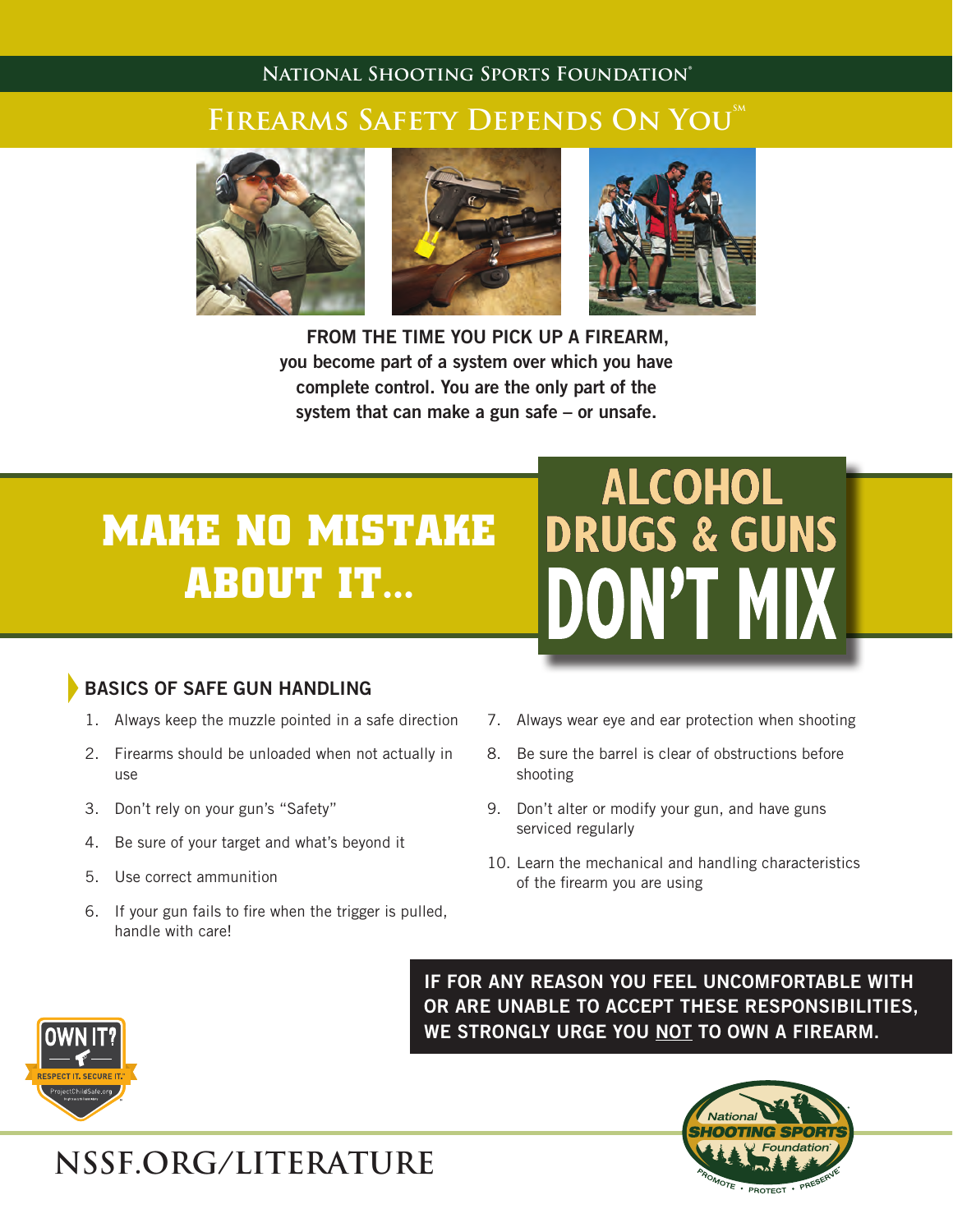Hunting and target shooting are among the safest of all sports. This booklet is intended to make them even safer by emphasizing the basics of safe gun handling and storage and by reminding you that you are the key to firearms safety.

You can help meet this responsibility by enrolling in hunter safety or shooting safety courses.

You must constantly stress safety when handling firearms, especially to children and non-shooters. Beginners, in particular, must be closely supervised when handling firearms with which they may not be acquainted.

Don't be timid when it comes to gun safety. If you observe anyone violating any safety precautions, you have an obligation to insist on safer handling practices, such as those in this booklet.

Please read this booklet carefully and follow the safety procedures outlined. Develop safe shooting habits, and remember, firearms safety is up to you.

*Make no mistake about it!*

#### 1. ALWAYS KEEP THE MUZZLE POINTED IN A SAFE DIRECTION

This is the most basic safety rule. If everyone handled a firearm so carefully that the muzzle never pointed at something they didn't intend to shoot, there would be virtually no firearms accidents. It's as simple as that, and it's up to you.

Never point your gun at anything you do not intend to shoot. This is particularly important when loading or unloading a firearm. In the event of an accidental discharge, no injury can occur as long as the muzzle is pointing in a safe direction.

A safe direction means a direction in which a bullet cannot possibly strike anyone, taking into account possible ricochets and the fact that bullets can penetrate walls and ceilings. The safe direction may be "up" on some occasions or "down" on others, but never at anyone or anything not intended as a target. Even when "dry firing" with an unloaded gun, you should never point the gun at an unsafe target.

Make it a habit to know exactly where the muzzle of your gun is pointing at all times, and be sure that you are in control of the direction in which the muzzle is pointing, even if you fall or stumble. This is your responsibility, and only you can control it.



#### 2. FIREARMS SHOULD BE UNLOADED WHEN NOT ACTUALLY IN USE

Firearms should be loaded only when you are in the field or on the target range or shooting area, ready to shoot. When not in use, firearms and ammunition should be secured in a safe place, separate from each other. It is your responsibility to prevent children and unauthorized adults from gaining access to firearms or ammunition.

Unload your gun as soon as you are finished. A loaded gun has no place in or near a car, truck or building. Unload your gun immediately when you have finished shooting, well before you bring it into a car, camp or home.

Whenever you handle a firearm or hand it to someone, always open the action immediately and visually check the chamber, receiver and magazine to be certain they do not contain any ammunition. Always keep actions open when not in use. Never assume a gun is unloaded—check for yourself! This is considered a mark of an experienced gun handler!

Never cross a fence, climb a tree or perform any awkward action with a loaded gun. While in the field, there will be times when common sense and the basic rules of firearms safety will require you to unload

your gun for maximum safety. Never pull or push a loaded firearm toward yourself or another person. There is never any excuse to carry a loaded gun in a scabbard, a holster not being worn or a gun case. When in doubt, unload your gun!

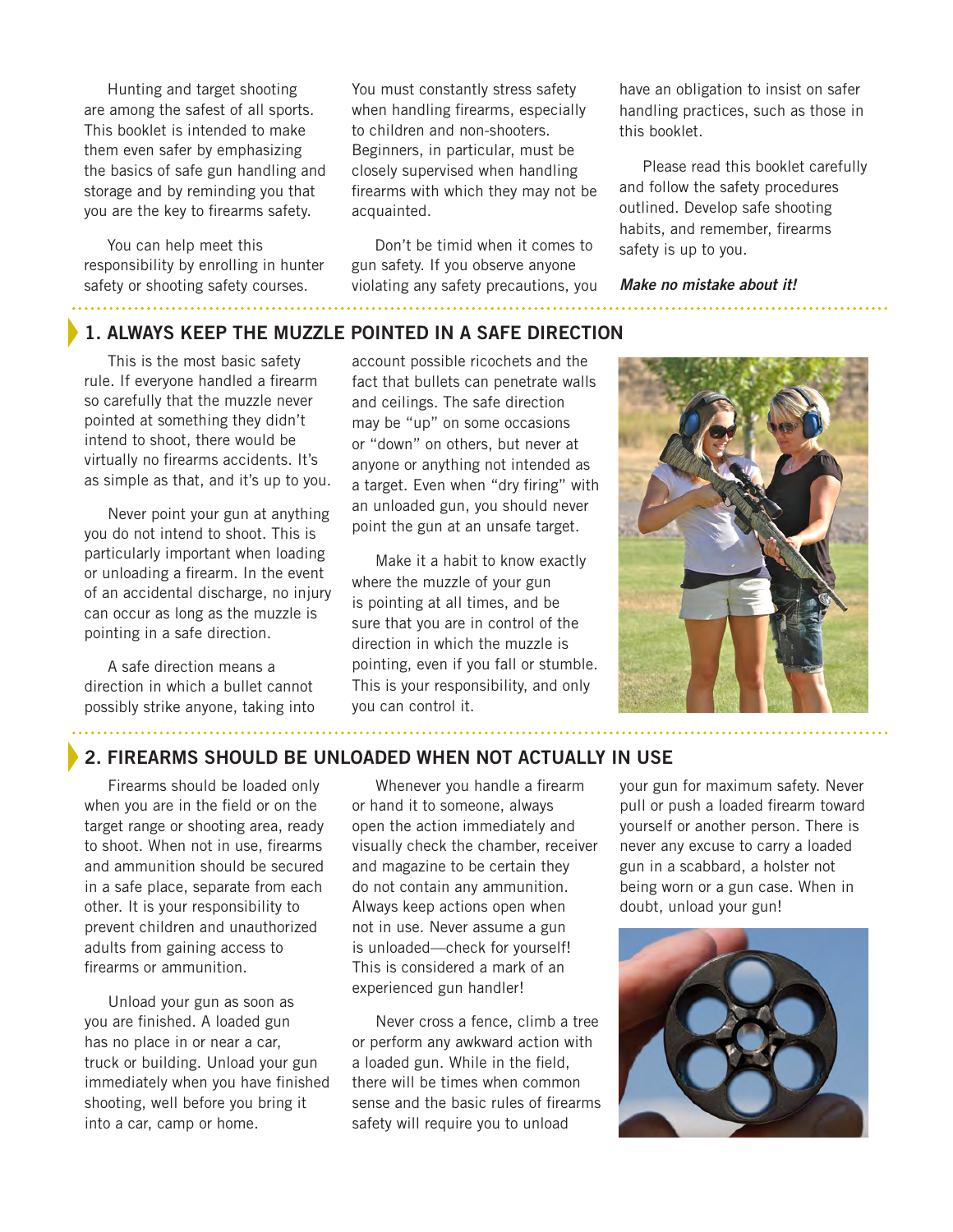## 3. DON'T RELY ON YOUR GUN'S "SAFETY"

Treat every gun as though it can fire at any time. The "safety" on any gun is a mechanical device which, like any such device, can become inoperable at the worst possible time. Besides, by mistake, the safety may be "off" when you think it is "on." The safety serves as a supplement to proper gun handling but cannot possibly serve as a substitute for common sense. You should never handle a gun carelessly and assume that the gun won't fire just because the "safety is on."

Never touch the trigger on a firearm until you actually intend to shoot. Keep your fingers away from the trigger while loading or unloading. Never pull the trigger on any firearm with the safety on the "safe" position or anywhere in between "safe" and "fire." It is

No one can call a shot back. Once a gun fires, you have given up all control over where the shot will go or what it will strike. Don't shoot unless you know exactly what your shot is going to strike. Be sure that your bullet will not injure anyone or anything beyond your target. Firing at a movement or a noise without being absolutely certain of what you are shooting at constitutes disregard for the safety of others. No target is so important that you cannot take the time before you pull the trigger

possible that the gun can fire at any time, or even later when you release the safety, without your ever touching the trigger again.



Never place the safety in between positions, since half-safe is unsafe. Keep the safety "on" until you are absolutely ready to fire.

Regardless of the position of the safety, any blow or jar strong enough to actuate the firing mechanism of a gun can cause it to fire. This can happen even if the trigger is not touched, such as when a gun is

dropped. Never rest a loaded gun against any object because there is always the possibility that it will be jarred or slide from its position and fall with sufficient force to discharge. The only time you can be absolutely certain that a gun cannot fire is when the action is open and it is completely empty. Again, never rely on your gun's safety. You and the safe gun handling procedures you have learned are your gun's primary safeties.

4. BE SURE OF YOUR TARGET AND WHAT'S BEYOND IT

to be absolutely certain of your target and where your shot will stop.

Be aware that even a 22 short bullet can travel over 11⁄4 miles and a high velocity cartridge, such as a 30-06, can send its bullet more than 3 miles. Shotgun pellets can travel 500 yards, and shotgun slugs have a range of over half a mile.

You should keep in mind how far a bullet will travel if it misses your intended target or ricochets in another direction.





#### **FIREARMS SAFETY DEPENDS ON YOU ON DVD**

Essential information for all gun owners, the Firearms Safety Depends On You video provides a comprehensive overview of the basic rules of firearms safety and is a visual companion to this booklet. Available on DVD, or view it online at nssf.org. DVD also contains McGruff the Crime Dog on Gun Safety for children in grades K-6 and It's Your Call: Playing It Safe Around Guns for grades 6-9.

**Order online at nssf.org**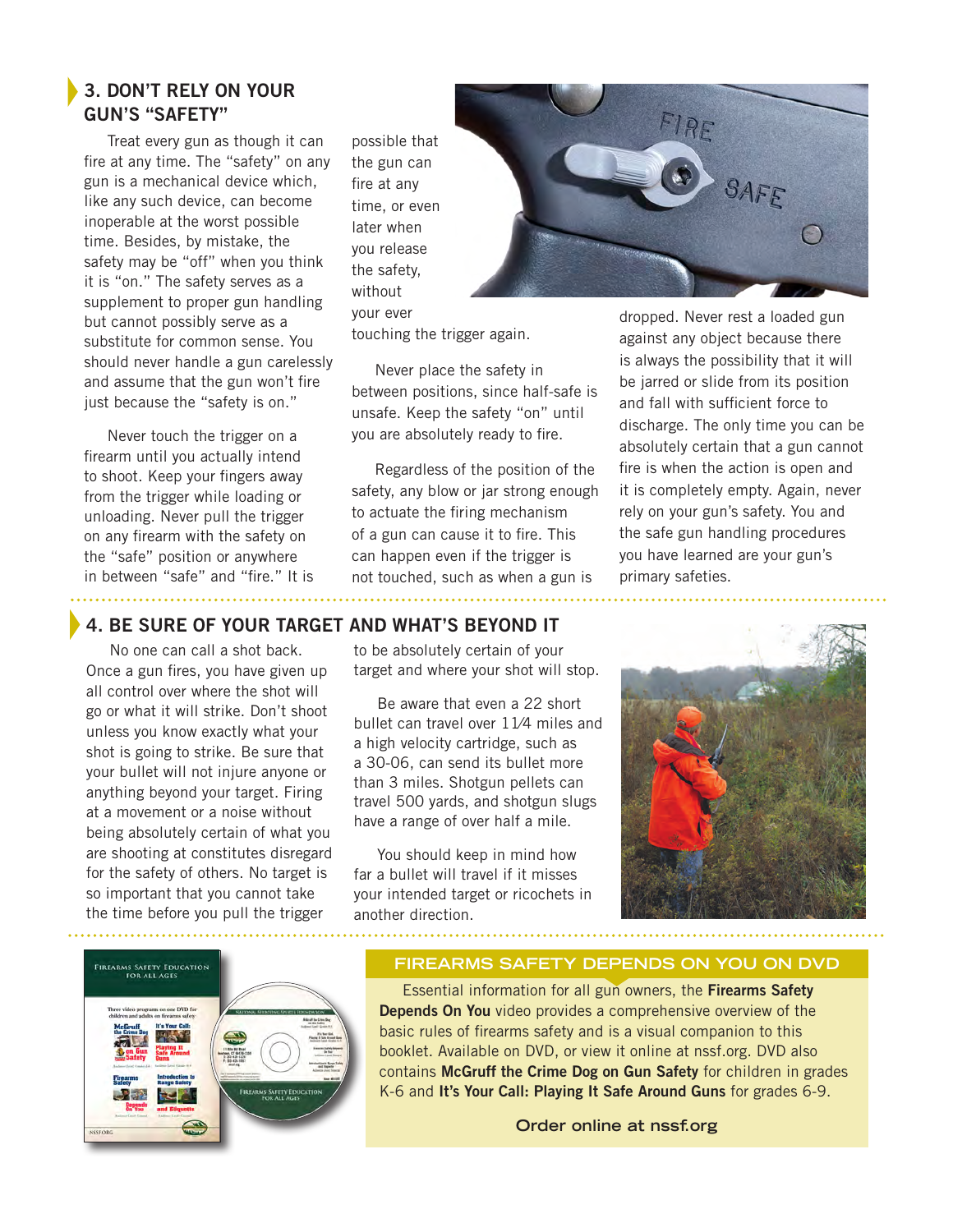# 5. USE CORRECT AMMUNITION

You must assume the serious responsibility of using only the correct ammunition for your firearm. Read and heed all warnings, including those that appear in the gun's instruction manual and on the ammunition boxes.

Using improper or incorrect ammunition can destroy a gun and cause serious personal injury. It only takes one cartridge of improper caliber or gauge to wreck your gun, and only a second to check each one as you load it. Be absolutely certain that the ammunition you are using matches the specifications that are contained within the gun's instruction manual and the manufacturer's markings on the firearm.



Firearms are designed, manufactured and proof tested to standards based upon those of factory loaded ammunition. Handloaded or reloaded ammunition deviating from pressures generated by factory loads or from component recommendations specified in reputable handloading manuals can be dangerous, and can cause severe damage to guns and serious injury to the shooter. Do not use improper

reloads or ammunition made of unknown components.

Ammunition that has become very wet or has been submerged in water should be discarded in a safe manner. Do not spray oil or solvents on ammunition or place ammunition in excessively lubricated firearms. Poor ignition, unsatisfactory performance or damage to your firearm and harm to yourself or others could result from using such ammunition.

Form the habit of examining every cartridge you put into your gun. Never use damaged or substandard ammunition—the money you save is not worth the risk of possible injury or a ruined gun.

### 6. IF YOUR GUN FAILS TO FIRE WHEN THE TRIGGER IS PULLED, HANDLE WITH CARE!

Occasionally, a cartridge may not fire when the trigger is pulled. If this occurs, keep the muzzle pointed in a safe direction. Keep your face away from the breech. Then carefully open the action, unload the firearm and dispose of the cartridge in a safe way.

Any time there is a cartridge in the chamber, your gun is loaded and ready to fire even if you've tried to shoot and it did not go off. It could go off at any time, so you must

always remember Rule #1 and watch that muzzle!

Discharging firearms in poorly ventilated areas, cleaning firearms or handling ammunition may result in exposure to lead and other substances known to cause birth defects, reproductive harm and other serious physical injury. Have adequate ventilation at all times. Wash hands thoroughly after exposure.



#### 7. ALWAYS WEAR EYE AND EAR PROTECTION WHEN SHOOTING

All shooters should wear protective shooting glasses and some form of hearing protectors while shooting. Exposure to shooting noise can damage hearing, and adequate vision protection is essential. Shooting glasses guard against twigs, falling shot, clay target chips and the rare ruptured case or firearm malfunction. Wearing eye protection when disassembling and cleaning any gun will also help prevent the possibility of springs, spring tension parts, solvents or

other agents from contacting your eyes. There is a wide variety of eye and ear protectors available. No target shooter, plinker or hunter should ever be without them.

Most rules of shooting safety are intended to protect you and others around you, but this rule is for your protection alone. Furthermore, having your hearing and eyes protected will make your shooting easier and will help improve your enjoyment of the shooting sports.

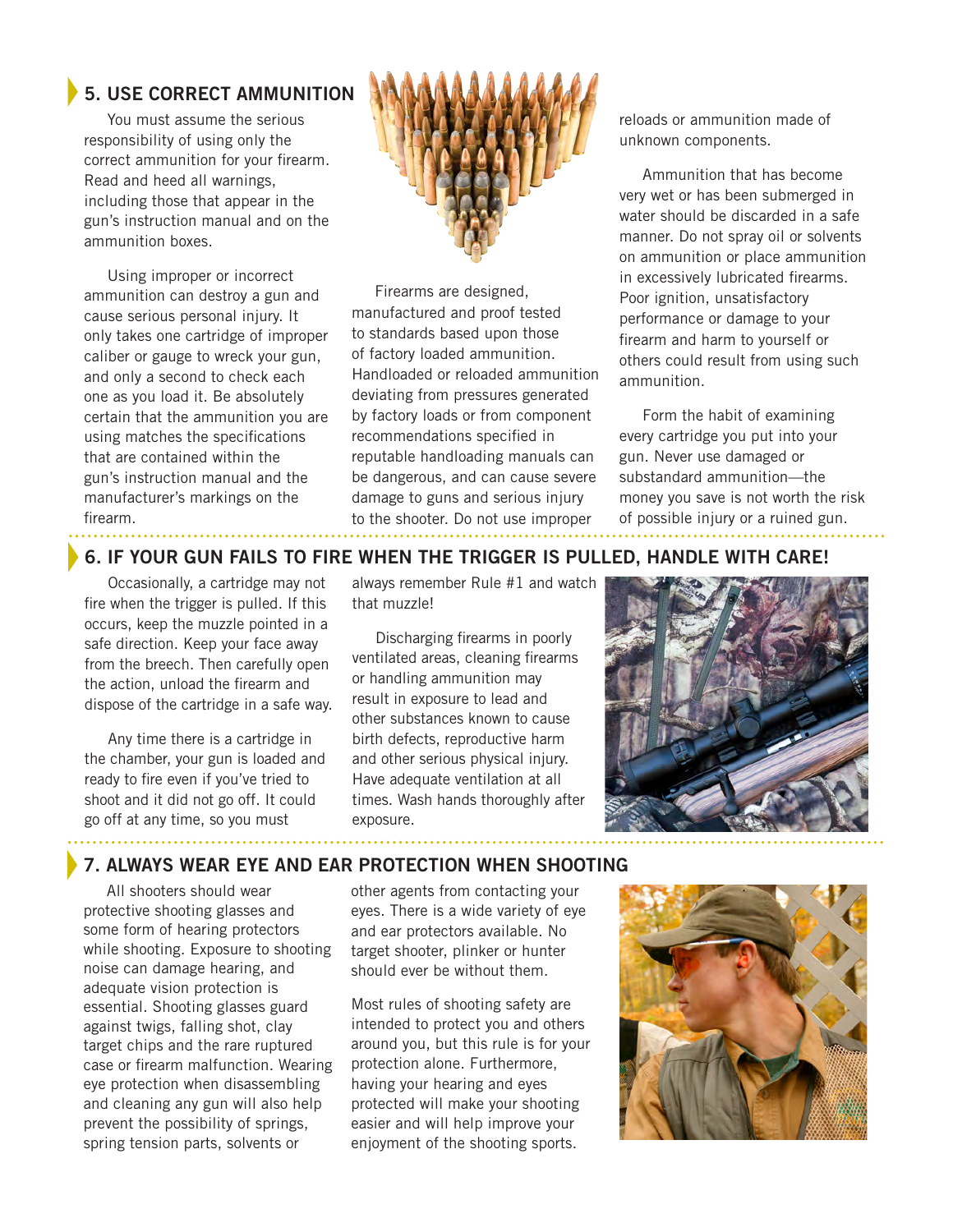## 8. BE SURE THE BARREL IS CLEAR OF OBSTRUCTIONS BEFORE SHOOTING

Before you load your firearm, open the action and be certain that no ammunition is in the chamber or magazine. Be sure the barrel is clear of any obstruction. Even a small bit of mud, snow, excess lubricating oil or grease in the bore can cause dangerously increased pressures, causing the barrel to bulge or even burst on firing, which can cause injury to the shooter and bystanders. Make it a habit to clean the bore and check for obstructions with a cleaning rod immediately before you shoot it. If the noise or recoil on firing seems weak or doesn't seem quite "right," cease firing

immediately and be sure to check that no obstruction or projectile has become lodged in the barrel.

Placing a smaller gauge or caliber cartridge into a gun (such as a 20 gauge shell in a 12 gauge shotgun) can result in the smaller cartridge falling into the barrel and acting as a bore obstruction when a cartridge of proper size is fired. This can cause a burst barrel or worse. This is really a case where "haste makes waste." You can easily avoid this type of accident by paying close attention to each cartridge you insert into your firearm.



#### 9. DON'T ALTER OR MODIFY YOUR GUN, AND HAVE GUNS SERVICED REGULARLY

Firearms are complicated mechanisms that are designed by experts to function properly in their original condition. Any alteration or change made to a firearm after manufacture can make the gun dangerous and will usually void any factory warranties. Do not jeopardize your safety or the safety of others by altering the trigger, safety or other mechanism of any firearm

or allowing unqualified persons to repair or modify a gun. You'll usually ruin an expensive gun. Don't do it!

Your gun is a mechanical device that will not last forever and is subject to wear. As such, it requires periodic inspection, adjustment and service. Check with the manufacturer of your firearm for recommended servicing.



#### 10. LEARN THE MECHANICAL AND HANDLING CHARACTERISTICS OF THE FIREARM YOU ARE USING

Not all firearms are the same. The method of carrying and handling firearms varies in accordance with the mechanical characteristics of each gun. Since guns can be so different, never handle any firearm without first having thoroughly familiarized yourself with the particular type of firearm you are using, the safe gun handling rules for loading, unloading, carrying and handling that firearm, and the rules of safe gun handling in general.

For example, many handgun manufacturers recommend that their handguns always be carried with the hammer down on an empty chamber. This is particularly true

for older single-action revolvers, but applies equally to some doubleaction revolvers or semiautomatic pistols. You should always read and refer to the instruction manual you received with your gun, or if you have misplaced the manual, simply contact the manufacturer for a free copy.

Having a gun in your possession is a full-time job. You cannot guess; you cannot forget. You must know how to use, handle and store your firearm safely. Do not use any firearm without having a complete understanding of its particular characteristics and safe use. There is no such thing as a foolproof gun.